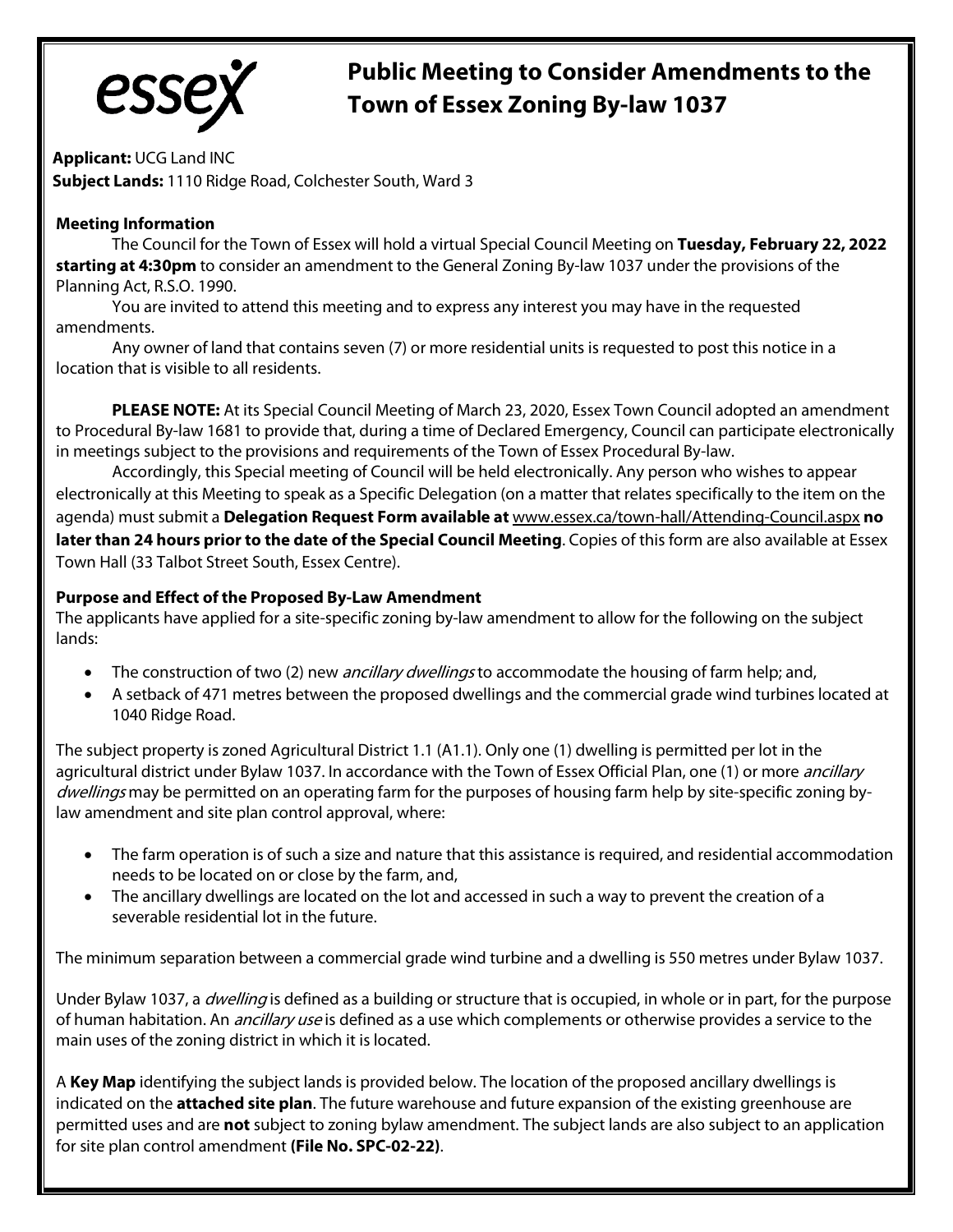#### **Public Comment and Rights to Appeal**

If a person or public body would otherwise have an ability to appeal the decision of the Town of Essex to the Ontario Land Tribunal but the person or public body does not make oral submissions at a public meeting or make written submissions to the Town of Essex before the by-law is passed, the person or public body is not entitled to appeal the decision.

If a person or public body does not make oral submissions at a public meeting or make written submissions to the Town of Essex before the by-law is passed, the person or public body may not be added as a party to the hearing of an appeal before the Ontario Land Tribunal (OLT) unless, in the opinion of the Tribunal, there are reasonable grounds to do so.

#### **Publication of Personal Information**

Personal information contained in any correspondence or oral presentation that you provide will become part of the public record and will be available on the Town website. Personal information is collected and disclosed pursuant to the provisions of the Municipal Freedom of Information and Protection of Privacy Act.

#### **Comment Submissions and More Information**

For more information about this matter, including information about appeal rights, please contact the Planning Division at 519-776-7336 ext. 1128, or by visiting the **Town of Essex Gesto Office (2610 County Road 12, Essex, Ontario, N8M 2X6)** during regular office hours (8:30am to 4:30pm). It is recommended that an appointment be scheduled for this purpose. To schedule an appointment, please contact 519-776-7336 ext. 1128.

If you wish to be notified of the decision of the Town of Essex on the proposed zoning by-law amendment, you must make a written request to the undersigned.

Written submissions must also be directed to the attention of the undersigned.

#### **Public notice placed by:**

Rita Jabbour, RPP, BA, MSc Manager, Planning Services Tel: 519-776-7336 extension 1112 Fax: 519-776-7171 Email: [rjabbour@essex.ca](mailto:rjabbour@essex.ca) January 28, 2022